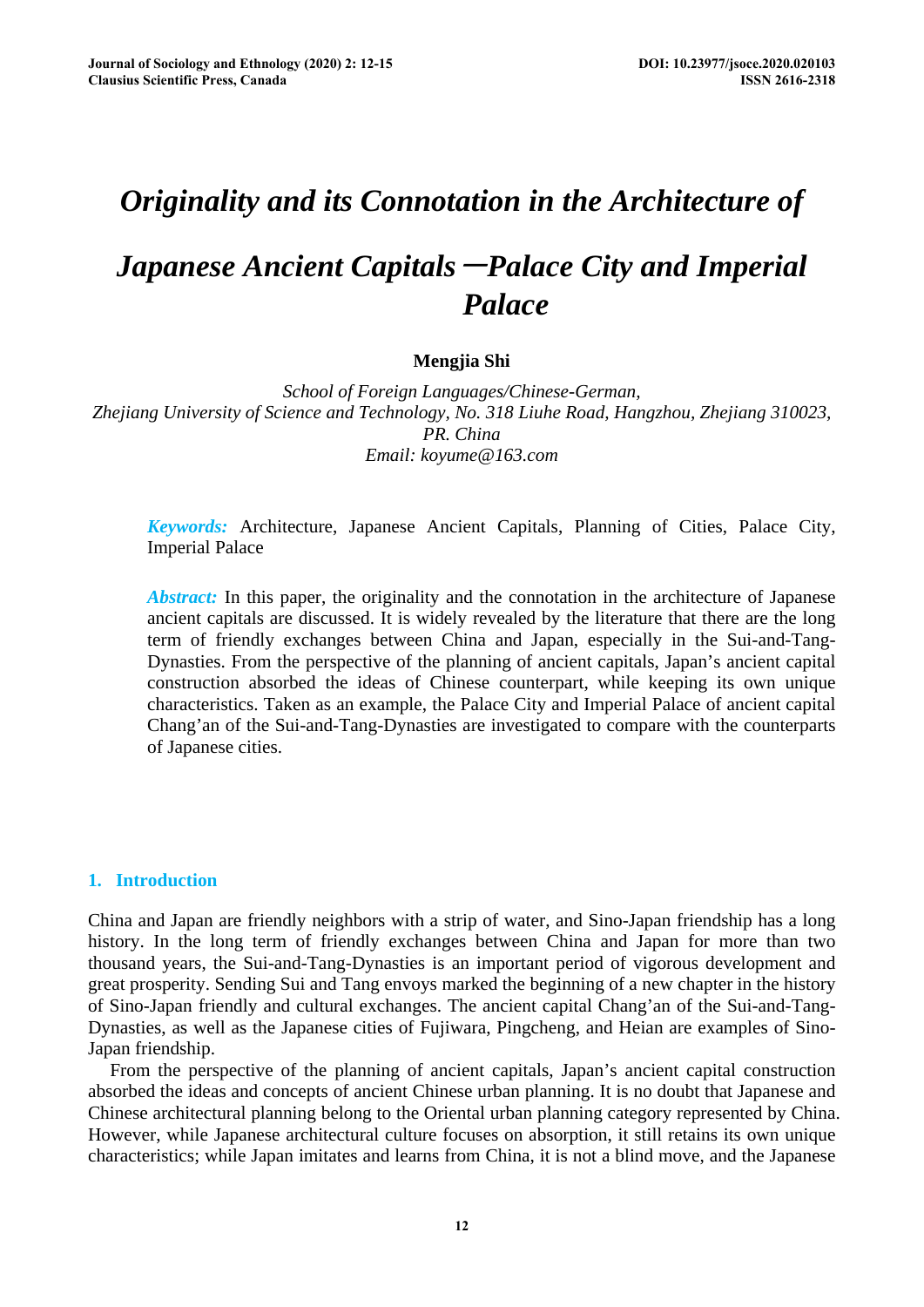capital is not a simple reduction and copy of Chang'an City. Based on the real situation in the country, it has carried out transformation and innovation tailored to local conditions.

Therefore, in this paper the author wants to take the differences between the planning and layout of the ancient capitals of China and Japan as examples, and synthesize the relevant records in various sources to explain the flexibility and originality in the development of Japanese architectural culture. It is probably an important opportunity to change from "Tang Style Culture" to "National Style Culture" in the history.

#### **2. Overall Urban Layout**

The Chang'an City of the Sui-and-Tang-Dynasties was composed of Palace City, the Imperial City and the Bulwarks City. Regarding the Bulwarks City, there is a special\* section detailed below, not to mention here. Chang'an City of Sui-and-Tang-Dynasties can be regarded as a large-scale, strict layout of the capital in China's capital development history. The construction was initiated in the second year of Emperor Sui (AD 582) and completed in 5th year (AD 654) of Emperor Gaozong of the Tang Dynasty. It took more than half a century for the construction of the city.

As shown in Figure 1: Palace City is the place where the emperor handles dynasty politics and the royal family's residence, and it is also the core part of the city. It has a pivotal position in the whole city. The Palace City of Chang'an City was located in the middle of the north and had a regular rectangular shape. According to the Chang'an Zhitu record, "Palace City is 4 Lis long from the east to the west, 2 Lis and 270 steps long from the north to the south, and its perimeter is 13 Lis and 180 steps." Archaeological data are as follows: Palace City is 2820.3 meters long from the east to the west, and 1492.1 meters long from the north to the south, its perimeter is 8.6 kilometers and its area is about 4.2 square kilometers [1-3]. The central part of Palace City is Tai Chi Palace, the East Palace is the Palace of the Crown Prince, and the West Palace is the court house where the Royal Concubines live. Among them, the Tai Chi Palace is the largest, followed by the Garden Palace, and the East Palace is the smallest. There are three gates on the north side of Palace City, i.e., Xuande Gate, Anli Gate, and Xuanwu Gate. There are five gates on the south side of Palace City, and the main gate is the Chengtian gate. The New Year's Day and Winter Solstice celebrations on the first month of the year, the issuance of amnesty orders, and the announcement of the removal of the old and the new as well as interviews with tributary envoys from all over the world were all done here. The south of Chengtianmen is called the "outer dynasty". There are 16 main halls in the Tai Chi Temple, of which the main hall is the Tai Chi Hall. The morning meeting would be held here on the first and 15th day of each month, it is also the center of politics called "the central dynasty" in the early Tang Dynasty. The Liangyi Hall in Taiji Palace is the venue where the emperor handles government affairs daily except the New Year's Day and the Winter Solstice. The emperor also held celebratory banquets here for foreign guests and officials with more than five products, so it is called "Inner Dynasty".

The Imperial City is also known as the sub-city. As shown in Figure 2, it is the seat of feudal government agencies. Its purpose is to list the "Beauty Department" among them and play the role of guarding the Imperial City. Especially outside the south gate of Miyagi. It is separated from the Imperial City by a "Hengjie". This "Hengjie" is better known as a square than a street, it strictly distinguishes Miyagi from the Imperial City. The shape of the Imperial City Like the imperial palace, which is rectangular. According to literature records, the Imperial City is "one hundred and fifty steps from east to west, one hundred and forty steps from north to south, and one hundred and fifty steps from seventeen to seven weeks. [4]" The archaeological measured length is 2820.2 meters from east to west, 1843.6 meters from north to south, perimeter is 9.2 kilometers, and the area is about 5.2 square kilometers [5]. The Imperial City has three gates in the south where Suzaku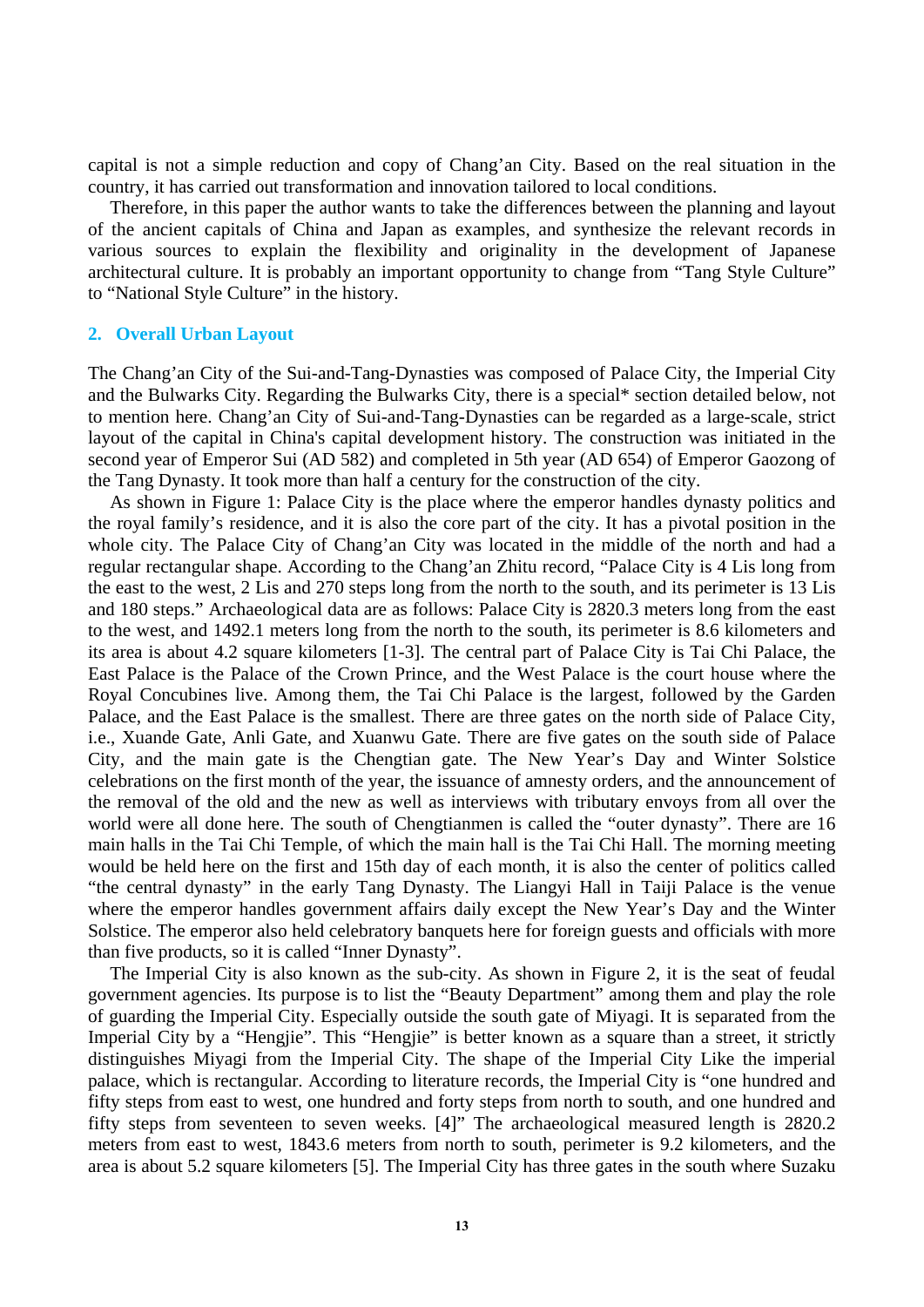Gate is in the middle, Anshang gate is in the east, and Hanguang gate is in the west. Two gates are in the east where Jingfeng gate is in the south, and Yanxi gate in the north. Two gates in the west where Shunyi Gate is in the south and Anfu Gate is in the north. All the gates of the Imperial City are connected to the inner city street. The Suzaku Gate is in the center of the southern side of the Imperial City, the Chengtian Gate is the main gate of Miyagi, and the Mingde Gate of Waiguo City are all in a straight line from north to south. This straight line from north to south through the whole city. The central axis is called "Suzaku Street", also known as "Sky Street".

While studying and imitating China's legal system, Japan also made certain amendments and improvements based on the actual conditions of the country and society in which it was located at the time. This is obviously reflected in the layout of Miyagi and Imperial City[6-8]. Chang'an City in the Sui and Tang Dynasties of China used the city walls to separate the emperor's Palace location  $-$ the palace city and the government office location-in the Huangcheng District; Japan is different, as shown in Figure 3: its Palace and the Imperial City are not distinguished Its main gate, Suzakumon, can be called either the Miyagi Gate or the Imperial City Gate.

The palace is located in the center and various official offices are set up around it. This actually reflects the differences between the development stages of China and Japan's bureaucracy [9-11]. China developed from the stage before the Sui and Tang dynasties where government offices were located outside Miyagi, and ordinary residences were mixed with government offices to gradually integrate them. Stage, and Japan is a leap from the old ministry system to the new bureaucratic system [12].



Figure 1: Measured Map of Chang'an City.



Figure 2: Imperial Palace Layout Chang'an City of Tang Dynasty.